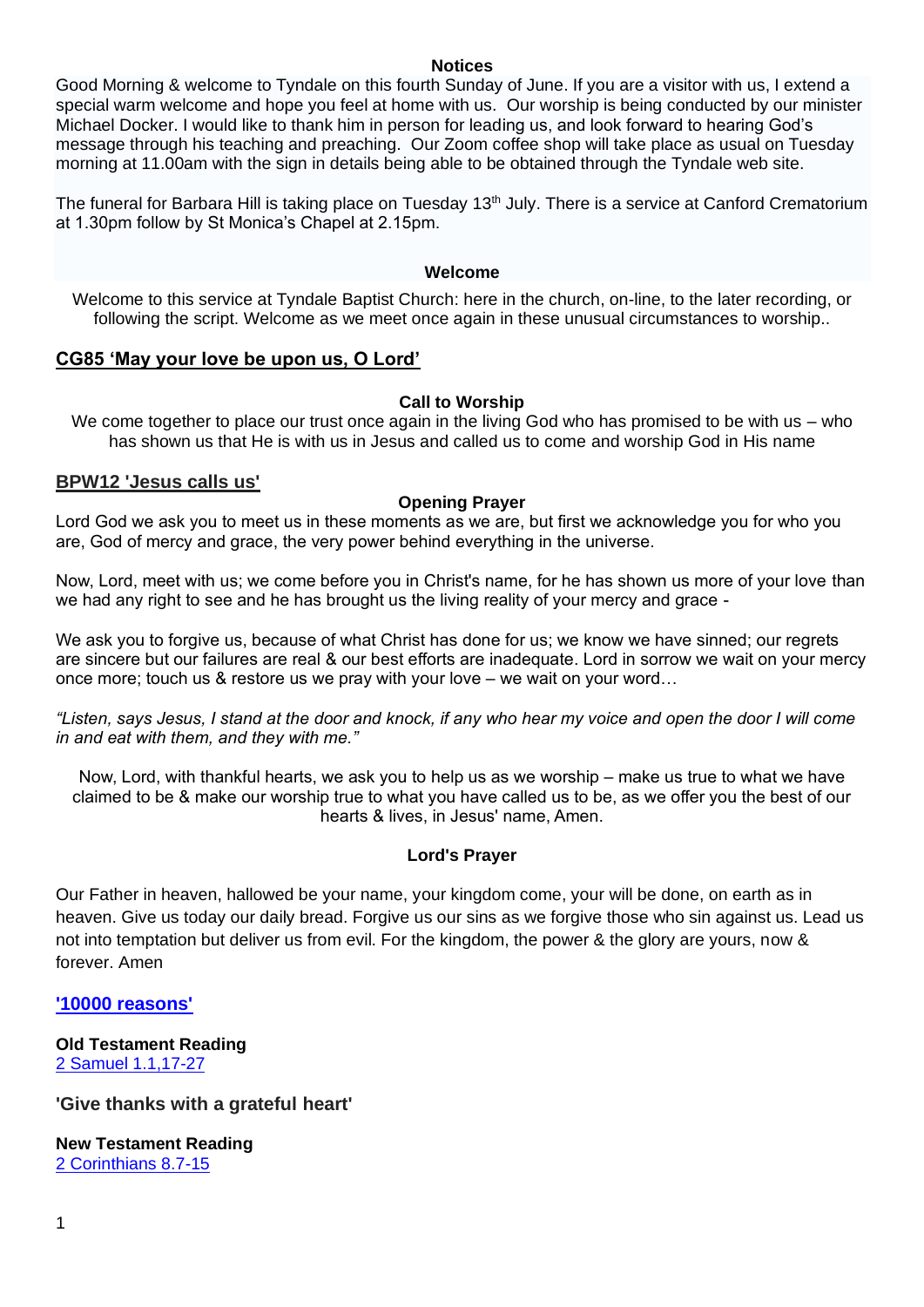# **Sermon**

*Lord we give you this time; may speech be true; may hearing and understanding be Spirit-breathed & may deciding lead to action that mends the world*

Stop all the clocks, cut off the telephone, Prevent the dog from barking with a juicy bone, Silence the pianos and with muffled drum Bring out the coffin, let the mourners come.

'Funeral Blues' by W H Auden, written in the 1930s but made famous by the film '4 Weddings & a funeral'

Let aeroplanes circle moaning overhead Scribbling on the sky the message He Is Dead Put crepe bows round the white necks of the public doves, Let the traffic policemen wear black cotton gloves.

A bit like David's lament for Saul and Jonathan in our reading from Samuel;

*You mountains of Gilboa, let there be no dew or rain upon you, nor bounteous fields![* A mourning poem -

*How the mighty have fallen in the midst of the battle! Jonathan lies slain upon your high places. I am distressed for you, my brother Jonathan;*

But something else unites these two poems, separated by centuries and cultures

David writes: 'greatly beloved were you to me; your love to me was wonderful, passing the love of women.

Trad. commentary says it was just David's way of expressing the deep bonds of male friendship.Others read 'passing the love of women' as a clear reference to David & Jonathan's homosexual relationship; not just in the 21<sup>st</sup> C; the 'gay' relationship has been portrayed as far back as the 16<sup>th</sup> century

Auden was gay: He doesn't seem to have written the poem for any particular person, still:

He was my North, my South, my East and West, My working week and my Sunday rest, My noon, my midnight, my talk, my song; I thought that love would last for ever: I was wrong.

In '4 Weddings & a funeral' Matthew reads the poem at the funeral of his male lover Gareth

The stars are not wanted now: put out every one; Pack up the moon and dismantle the sun; Pour away the ocean and sweep up the wood; For nothing now can ever come to any good.

You can hear aching grief in David's words as well..

*Your glory, O Israel, lies slain upon your high places! How the mighty have fallen!*

No intent to be morbid, today, but one of the themes in the background of the life of the wider church and my ministry these past years has been that of same-sex relationships.

Society has come a long way in my lifetime, from the days when homosexual acts were still illegal (Alan Turing the computer genius was prosecuted for homosexual acts in the 1950s) through the risqué humour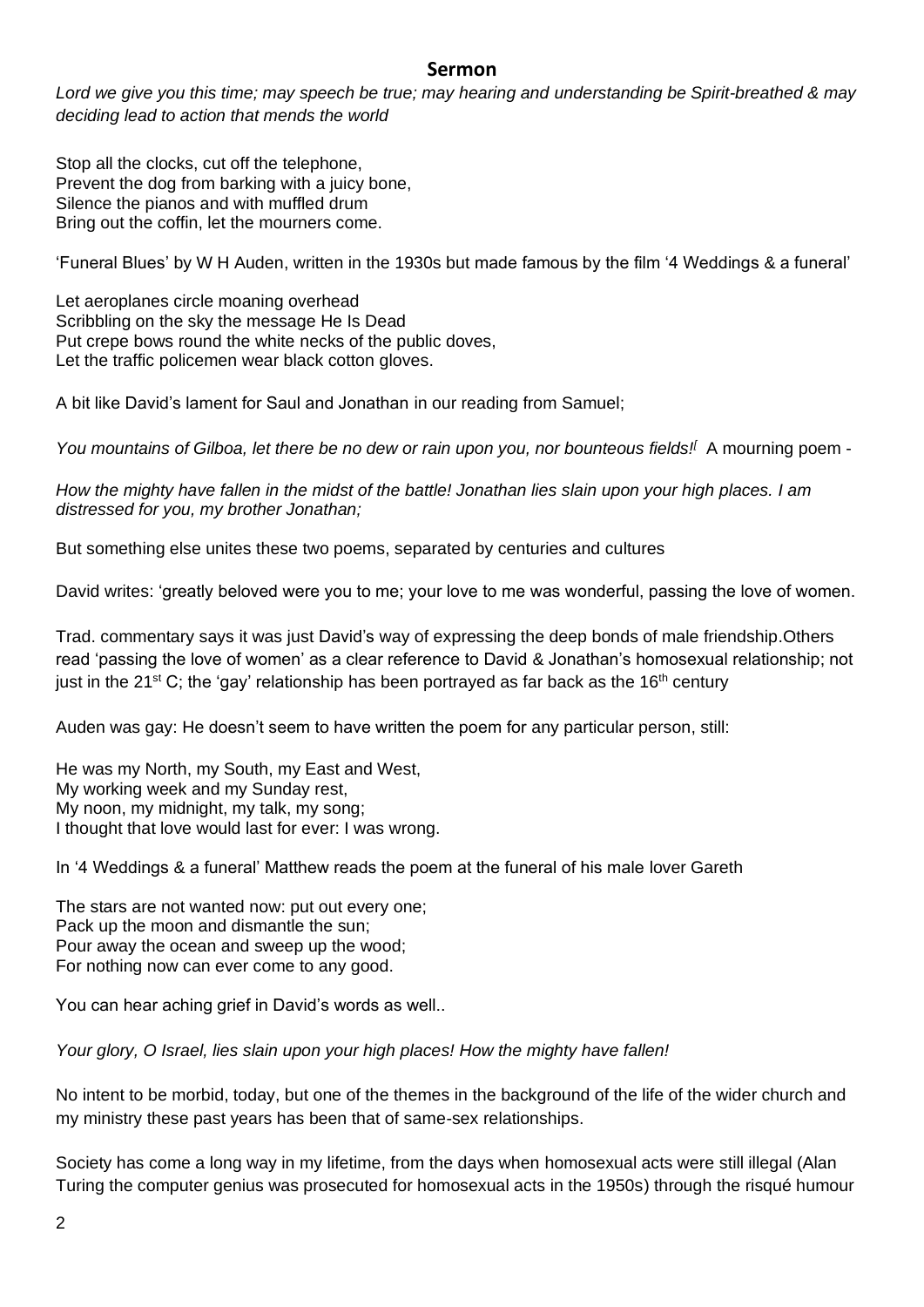of Kenneth Horn, John Inman, Larry Grayson - through the AIDS epidemic, through gay characters in soap operas, to today's world-wide pride marches, festivals & *ubiquity* of LGBTQ lifestyles .

My children have gay friends; gay people appear on TV, in films & social media all the time..

Behind all this lies a world of pain. Richard Wilson on Desert Island Discs – been 'out' as gay for years but when he was asked if it was difficult growing up being gay, you could hear it in his voice, 'oh, yes' he said.

The Christian Church continues to have its own struggles. In many denominations in many countries the lines are drawn between gay-affirming outlooks & trad. gay-condemning outlooks – & as in the world, so in the church: pain, rejection, misunderstanding & grudging acceptance seem to mark the way.

It's come close at Tyndale – gay members; debates about Civil Partnerships; standing against the prevailing tide in the Association; supporting gay Christians via the Community Ministry in particular

But whatever doctrinal or biblical issues all this raises let's not lose sight of love. David's lament again:

*I am distressed for you, my brother Jonathan; greatly beloved were you to me; your love to me was wonderful, passing the love of women.*

Love..not so much doctrine; more…pain, loss, longing…Paul – '*the genuineness of your love against the earnestness of others'* – I know the passage in 2 Corinthians is about fund-raising mostly; still….love

*'For you know the generous act[ of our Lord Jesus Christ, that though he was rich, yet for your sakes he became poor, so that by his poverty you might become rich.*

We ought, I think, to hold on to that oft-quoted idea in the NT (expressed so well in John's letter - *Beloved, let us love one another, because love is from God; everyone who loves is born of God and knows God).*

Oh, I know, love can be a cover-word for all manner of behaviour – 'Do the most loving thing in any situation' begs all kinds of questions: one person's understanding of love may be different to another's.

Still – the 'grace of our Lord Jesus Christ' that may inspire some to be more generous in their giving is the same grace that ought to inspire us all to be more accepting in our living –

More accepting of…Those of different ethnicities? Refugees? Foreigners? Gay people?

It all depends where you start, I think- and if you start with God's love for *everyone* and determine to get alongside *anyone* in their pain, loss or longing to demonstrate that love

Then – Auden in reverse, I think – not 'For nothing now can ever come to any good'. But, to paraphrase (slightly) Paul: 'God works all things together for good for those who love him,'

#### **Offering prayer**

Lord, we come to you again, as those who would look to your love to be the first and foremost thing in our lives, as Christians and as a church – guiding us in our decisions and behaviour and attitudes to others. Lord as your love has welcomed us so we would be welcoming to others; as your love accepts us as we are so also we would be accepting of others and as your love changes us as we follow Christ so we would rejoice in the changes we see in all who name His name. So we give of ourselves in these and all our gifts, in the hope that your love will be known in all the earth.